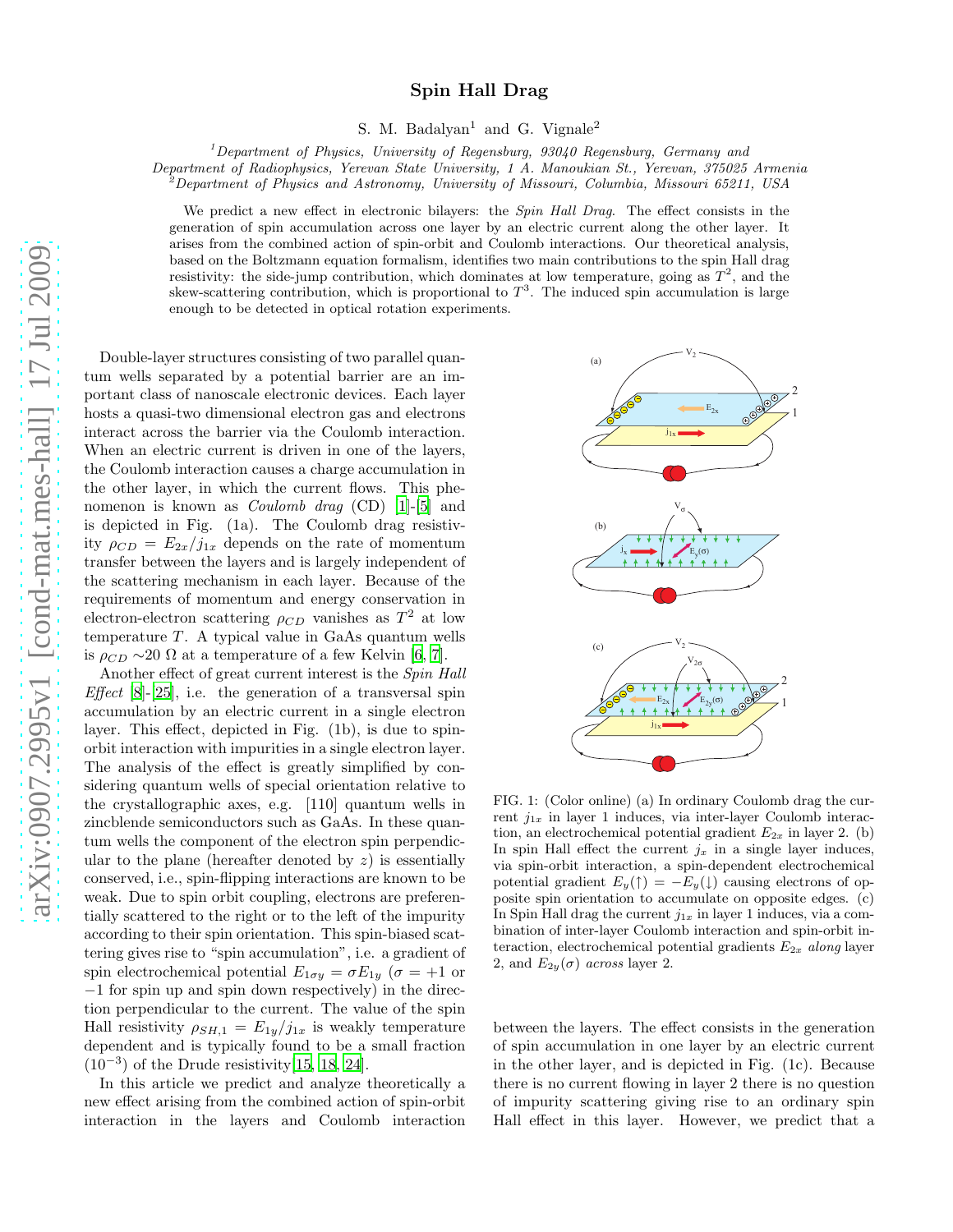spin Hall accumulation, described by a gradient of spin electrochemical potential  $E_{2\sigma y} = \sigma E_{2y}$  will still arise due to mechanisms that involve the Coulomb interaction between the two layers. In the absence of intrinsic spin precession (the only case we consider here) there are two such mechanisms, skew-scattering and side-jump, and their relative importance will be discussed below. Our calculations indicate that the induced spin accumulation is large enough to be detected in optical rotation experiments.

Theory The linearized Boltzmann equation offers a convenient framework for analyzing the spin Hall drag. For electrons in layer 2 (the passive layer) we have

<span id="page-1-0"></span>
$$
-e\mathbf{E}_2(\sigma) \cdot \frac{\partial f_2^{(0)}(\epsilon_{\mathbf{k}\sigma})}{\partial \mathbf{k}} = I[f_{2\mathbf{k}\sigma}], \qquad (1)
$$

where  $f_2^{(0)}(\epsilon_{\mathbf{k}\sigma})$  is the equilibrium distribution in layer 2,  $\mathbf{E}_2(\sigma)$  is the gradient of electrochemical potential for spin- $\sigma$  and  $I[f_{2\mathbf{k}\sigma}]$  is the "collision integral", which includes both electron-impurity collisions in layer 2 and Coulomb collisions with electrons in layer 1. The "spin Hall drag accumulation" is given by

$$
\Delta \mu_{SHD} = [E_{2y}(\uparrow) - E_{2y}(\downarrow)]w \tag{2}
$$

where w is the width of the layers. The fields  $\mathbf{E}_2(\sigma)$  are easily obtained from Eq. [\(1\)](#page-1-0) as

$$
\mathbf{E}_2(\sigma) = \frac{1}{en_{2\sigma}\mathcal{A}} \sum_{\mathbf{k}} \mathbf{k} I[f_{2\mathbf{k}\sigma}], \tag{3}
$$

where  $n_{i\sigma}$  is the electron density in layers i and A is the area of each layer.

The collision integral is the sum of an electron-impurity term and an electron-electron term:  $I = I^{ei} + I^{ee}$ . The electron-impurity term is

<span id="page-1-3"></span>
$$
I^{ei}[f_{2\mathbf{k}\sigma}] = -\sum_{\mathbf{k}'} \left( W^{ei}_{\mathbf{k}\sigma,\mathbf{k}'\sigma} f_{2\mathbf{k}\sigma} - W^{ei}_{\mathbf{k}'\sigma,\mathbf{k}\sigma} f_{2\mathbf{k}'\sigma} \right) \delta(\tilde{\epsilon}_{2\mathbf{k}\sigma} - \tilde{\epsilon}_{2\mathbf{k}'\sigma}), \tag{4}
$$

where  $W^{ei}_{\mathbf{k}\sigma,\mathbf{k}'\sigma}\delta(\tilde{\epsilon}_{2\mathbf{k}\sigma}-\tilde{\epsilon}_{2\mathbf{k}'\sigma})$  is the transition rate from  $|2\mathbf{k}\sigma\rangle$  to  $|2\mathbf{k}'\sigma\rangle$  under the influence of the electron-impurity potential. Similarly, the electron-electron term is

<span id="page-1-4"></span>
$$
I^{ee}[f_{2\mathbf{k}\sigma}] = -\sum_{\mathbf{k}',\mathbf{p},\mathbf{p}',\tau} \delta_{\mathbf{k}+\mathbf{p},\mathbf{k}'+\mathbf{p}'} \left\{ W^{ee}_{\mathbf{k}\sigma,\mathbf{p}\tau;\mathbf{k}'\sigma,\mathbf{p}'\tau} f_{2\mathbf{k}\sigma} f_{1\mathbf{p}\tau} (1 - f_{2\mathbf{k}'\sigma}) (1 - f_{1\mathbf{p}'\tau}) \right.- W^{ee}_{\mathbf{k}'\sigma,\mathbf{p}'\tau;\mathbf{k}\sigma,\mathbf{p}\tau} f_{2\mathbf{k}'\sigma} f_{1\mathbf{p}'\tau} (1 - f_{2\mathbf{k}\sigma}) (1 - f_{1\mathbf{p}\tau}) \right\} \delta(\tilde{\epsilon}_{2\mathbf{k}\sigma} + \tilde{\epsilon}_{1\mathbf{p}\tau} - \tilde{\epsilon}_{2\mathbf{k}'\sigma} - \tilde{\epsilon}_{1\mathbf{p}'\tau}),
$$
\n(5)

where  $W_{\mathbf{k}\sigma,\mathbf{p}\tau;\mathbf{k}'\sigma,\mathbf{p}'\tau}^{\text{ee}}\delta(\tilde{\epsilon}_{2\mathbf{k}\sigma}+\tilde{\epsilon}_{1\mathbf{p}\tau}-\tilde{\epsilon}_{2\mathbf{k}'\sigma}-\tilde{\epsilon}_{1\mathbf{p}'\tau})$  is the transition rate from  $|2\mathbf{k}\sigma,1\mathbf{p}\tau\rangle$  to  $|2\mathbf{k}'\sigma,1\mathbf{p}'\tau\rangle$  under the influence of the interlayer Coulomb interaction. Г

The spin-orbit interaction enters the above expressions in two distinct ways. First, the conservation of energy is not formulated in terms of the ordinary energy  $\epsilon_{\mathbf{k}} = k^2/2m$ , but in terms of the modified energy [\[18](#page-3-7), [20\]](#page-3-9)

$$
\tilde{\epsilon}_{i\mathbf{k}\sigma} \equiv \epsilon_{\mathbf{k}} + 2e\alpha\sigma(\mathbf{k} \times \mathbf{E}_i(\sigma))_z , \qquad (6)
$$

where  $i = 1, 2$  denotes the layer and  $\alpha$  is the spin-orbit coupling constant for the conduction band of the semiconductor  $(\alpha \hbar = 4.4 \times 10^{-20} \text{ m}^2 \text{ in GaAs})$  [\[26\]](#page-3-10). The reason for this is that the energy of an electron in the presence of the electric field is given by  $\epsilon_{\mathbf{k}} + e\mathbf{E} \cdot \mathbf{r} +$  $e\alpha\sigma(\mathbf{k}\times\mathbf{E})_z$ , and the last two terms in this expression change by equal amounts during a collision process. The replacement of  $\epsilon_{\mathbf{k}}$  by  $\tilde{\epsilon}_{\mathbf{k}}$  is the mathematical expression of the "side jump effect" [\[27\]](#page-3-11). Second, the scattering probabilities, calculated beyond the first Born approximation but to first order in  $\alpha$ , are not symmetric under interchange of the initial and final momenta. Taking into

account time-reversal invariance, we can write

<span id="page-1-1"></span>
$$
W_{\mathbf{k}\sigma,\mathbf{k}'\sigma}^{ei} = W_{\mathbf{k},\mathbf{k}'}^{ei,s} + \alpha \sigma W_{\mathbf{k},\mathbf{k}'}^{ei,a}
$$
 (7)

where  $W_{\mathbf{k},\mathbf{k'}}^{ei,s}$  and  $W_{\mathbf{k},\mathbf{k'}}^{ei,a}$  are, respectively, symmetric and antisymmetric upon interchange of **k** and **k**':  $W_{\mathbf{k},\mathbf{k'}}^{ei,s}$  =  $W_{\mathbf{k}',\mathbf{k}}^{ei,s}$  and  $W_{\mathbf{k},\mathbf{k}'}^{ei,a} = -W_{\mathbf{k}',\mathbf{k}}^{ei,a}$ . Similarly we can write

<span id="page-1-2"></span>
$$
W_{\mathbf{k}\sigma,\mathbf{p}\tau;\mathbf{k}'\sigma,\mathbf{p}'\tau}^{ee} = W_{\mathbf{k},\mathbf{p};\mathbf{k}',\mathbf{p}'}^{ee,s1} + \sigma \tau W_{\mathbf{k},\mathbf{p};\mathbf{k}',\mathbf{p}'}^{ee,s2} + \frac{\alpha}{2} (\sigma + \tau) W_{\mathbf{k},\mathbf{p};\mathbf{k}',\mathbf{p}'}^{ee,a}, \tag{8}
$$

where  $W^{ee,s1}$  and  $W^{ee,s2}$  are symmetric under interchange of the initial and final states and  $W^{ee,a}$  is antisymmetric:  $W^{ee,a}_{\mathbf{k},\mathbf{p};\mathbf{k}',\mathbf{p}'} = -W^{ee,a}_{\mathbf{k}',\mathbf{p}';\mathbf{k},\mathbf{p}}$ . The presence of the antisymmetric component  $W^{ei,a}$  (Eq. [\(7\)](#page-1-1)) is responsible for the skew-scattering contribution to the ordinary Hall effect in layer 1. And the presence of the antisymmetric component  $W^{ee,a}$  (Eq. [\(8\)](#page-1-2)) is responsible for the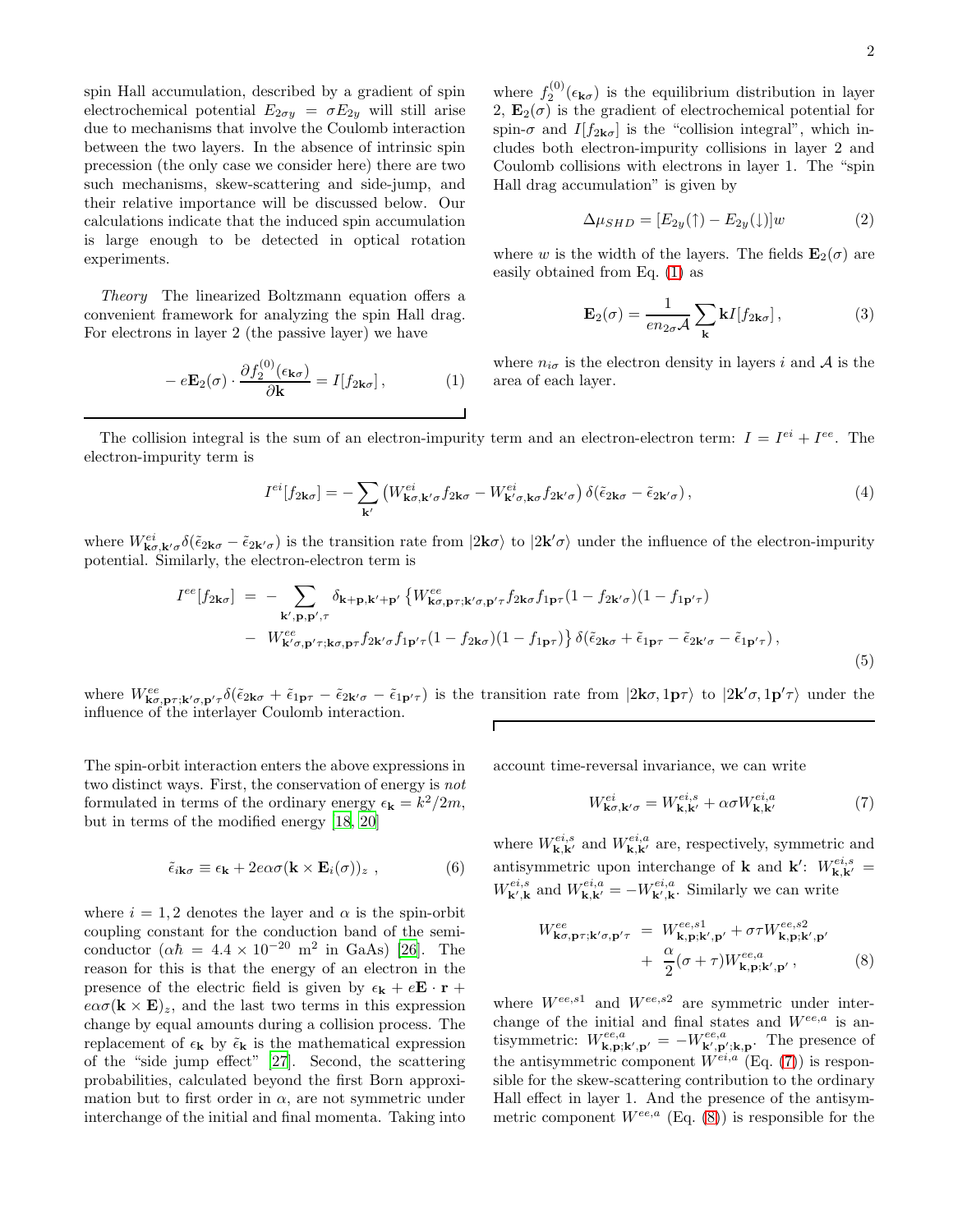Coulomb skew scattering contribution to the spin Hall drag effect in layer 2.

Following the standard procedure for steady-state transport, we assume that the non-equilibrium distribution in layer 1 has the form of a shifted Fermi distribution

<span id="page-2-0"></span>
$$
f_{1\mathbf{k}\sigma} = f_1^{(0)}(\epsilon_{\mathbf{k}\sigma}) - f_1^{(0)'}(\epsilon_{\mathbf{k}\sigma})\mathbf{k}\cdot\mathbf{V}_1, \qquad (9)
$$

where  $V_1$  is the average drift velocity of electron gas in layer 1, and  $f_1^{(0)'}$  denotes the derivative of the equilibrium distribution with respect to energy. At the same time we set

<span id="page-2-1"></span>
$$
f_{2\mathbf{k}\sigma} = f_2^{(0)}(\epsilon_{\mathbf{k}\sigma}), \qquad (10)
$$

meaning that the distribution of electrons in layer 2 remains unshifted from equilibrium, so that, in particular, the current is zero [\[29\]](#page-4-0).

To first order in  $\alpha$  the anomalous energy and the asymmetric scattering probability give independent contributions to the spin Hall drag accumulation, so we can study them separately.

Coulomb side jump To calculate the Coulomb sidejump contribution we treat the scattering probability to zero-th order in  $\alpha$ , so only its symmetric component survives. However, we retain the spin-orbit coupling terms in the conservation of energy. We rewrite the nonequilibrium distribution functions [\(9,](#page-2-0)[10\)](#page-2-1) as follows:

$$
f_{1\mathbf{k}\sigma} = f_1^{(0)}(\tilde{\epsilon}_{1\mathbf{k}\sigma})
$$
  
-  $f_1^{(0)'}(\epsilon_{\mathbf{k}\sigma}) [\mathbf{k} \cdot \mathbf{V}_1 - 2e\alpha\sigma(\mathbf{E}_1(\sigma) \times \mathbf{k})_z],$   

$$
f_{2\mathbf{k}\sigma} = f_2^{(0)}(\tilde{\epsilon}_{2\mathbf{k}\sigma}) + f_2^{(0)'} [2e\alpha\sigma(\mathbf{E}_2(\sigma) \times \mathbf{k})_z].
$$
 (11)

The "zero-th order terms",  $f_i^{(0)}(\tilde{\epsilon}_{\mathbf{k}\sigma})$ , are annihilated by the collision integral and can be discarded. The remaining terms are of first order in the deviation from equilibrium and their contribution to the collision integrals [\(4](#page-1-3)[-5\)](#page-1-4) can be calculated neglecting the difference between  $\tilde{\epsilon}$  by  $\epsilon$  in the  $\delta$ -function that expresses the conservation of energy. A direct calculation of the spin Hall drag resistivity gives

<span id="page-2-3"></span>
$$
\mathbf{E}_2^{sj}(\sigma) = -2\sigma \rho_2 n_\sigma e^2 \alpha \rho_{CD} \mathbf{j}_1 \times \mathbf{z},\qquad(12)
$$

where  $\rho_2$  is the Drude resistivity per spin channel in layer 2 and  $\rho_{CD}$  is the Coulomb drag resistivity [\[30](#page-4-1)]. The expression for  $\rho_{CD}$  is well known (as is the fact that it vanishes at low temperature as  $T^2$  and needs not be reproduced here. More important for the present discussion is the fact that the spin Hall drag resistivity  $\rho_{SHD} = |E_{2y}(\sigma)/j_{1x}|$  is related to the Coulomb drag resistivity by

$$
\rho_{SHD} = \frac{2e\alpha}{\mu_2} \rho_{CD},\qquad(13)
$$

where  $\mu_2$  is the mobility of electrons in layer 2. Notice that the resistivity is inversely proportional to  $\mu_2$ : thus the effect will be larger in low-mobility samples provided disorder is not so strong as to cause a breakdown of the Fermi liquid picture, e.g. localization. In order to give a conservative estimate of  $\rho_{SHD}$  we assume  $\rho_{cd}$  =20  $\Omega[31]$  $\Omega[31]$  and  $\mu_2$  =0.1 m<sup>2</sup>/(V.s): then, with  $\alpha\hbar = 4.4 \times 10^{-20}$  m<sup>2</sup>, we obtain  $\rho_{SHD} \simeq 0.026$   $\Omega$ . For a current density  $j_{1x} \sim 1$  A/m in the active layer this implies a spin-splitting of the chemical potential of about  $5 \times 10^{-3}$  meV over a transverse width  $w = 100 \ \mu \text{m}$ . This splitting is about 200 times smaller than the splitting of approximately 1 meV previously observed in spin Hall effect measurements in GaAs quantum wells, but should be within the reach of modern spin detection techniques.

Coulomb skew scattering To estimate the skewscattering effect we consider the contribution of the antisymmetric components of the scattering probabilities  $W^{ei,a}$  and  $W^{ee,a}$  to the collision integrals [\(4](#page-1-3)[-5\)](#page-1-4). In this calculation the difference between  $\tilde{\epsilon}$  and  $\epsilon$  can be ignored. It is readily seen that the electron-impurity skew scattering gives no contribution because there is no current in layer 2. The Coulomb skew scattering term can be expressed compactly under the assumption that  $W^{ee,a}_{\mathbf{k},\mathbf{p};\mathbf{k}',\mathbf{p}'}$  depends only on the magnitude of the momentum transfer  $q = |\mathbf{q}| = |\mathbf{k}' - \mathbf{k}| = |\mathbf{p} - \mathbf{p}'|$ , and on the sine of the angle between  $\bf{k}$  and  $\bf{k}'$ , where both  $|\mathbf{k}|$  and  $|\mathbf{k}'|$  are close to the Fermi momentum  $k_F$ :  $W^{ee,a}_{\mathbf{k},\mathbf{p};\mathbf{k}',\mathbf{p}'} = W^{ee,a}(q)(k_xq_y - k_yq_x)/k_F^2$ . A straightforward calculation leads to the formula

<span id="page-2-2"></span>
$$
E_{2y}^{ss}(\sigma) = -\frac{\hbar j_{1x}}{e^2} \frac{\alpha \sigma}{64 n_{2\sigma}} \int_0^\infty dq q W^{ee,a}
$$

$$
\int_0^\infty \frac{d\hbar \omega}{k_B T} \left(\frac{\hbar \omega}{2E_F}\right)^2 \frac{S_0(q, \omega) \Gamma_0(q, \omega)}{\sinh^2(\hbar \omega/2k_B T)}, \tag{14}
$$

where the spectra  $S_0(q,\omega)$  and  $\Gamma_0(q,\omega)$  are defined as

$$
S_0(q,\omega) = \sum_{\mathbf{k}} (f_{2\mathbf{k}}^{(0)} - f_{2\mathbf{k}+\mathbf{q}}^{(0)}) \delta(\epsilon_{\mathbf{k}} - \epsilon_{\mathbf{k}-\mathbf{q}} - \omega) \qquad (15)
$$

(the dynamical structure factor of the electron gas at zero temperature) and

$$
\Gamma_0(q,\omega) = \sum_{\mathbf{p},\tau} (f_{1\mathbf{p}\tau}^{(0)} - f_{1\mathbf{p}-\mathbf{q}\tau}^{(0)}) \delta(\epsilon_{\mathbf{p}} - \epsilon_{\mathbf{p}-\mathbf{q}} + \omega)
$$
  
 
$$
\times \left\{ \left( \tanh \frac{\epsilon_p}{2k_BT} + \tanh \frac{\epsilon_{\mathbf{p}-\mathbf{q}}}{2k_BT} \right) + \frac{\hbar q^2}{2m\omega} \left( \tanh \frac{\epsilon_{\mathbf{p}-\mathbf{q}}}{2k_BT} - \tanh \frac{\epsilon_p}{2k_BT} \right) \right\}.
$$
 (16)

The important point is that  $S_0(q,\omega)$  vanishes linearly with  $\omega$  (independent of temperature), while  $\Gamma_0(q,\omega)$  vanishes as  $\hbar\omega/k_BT$  for  $\omega \to 0$  ( $\hbar\omega \ll k_BT$ ). Since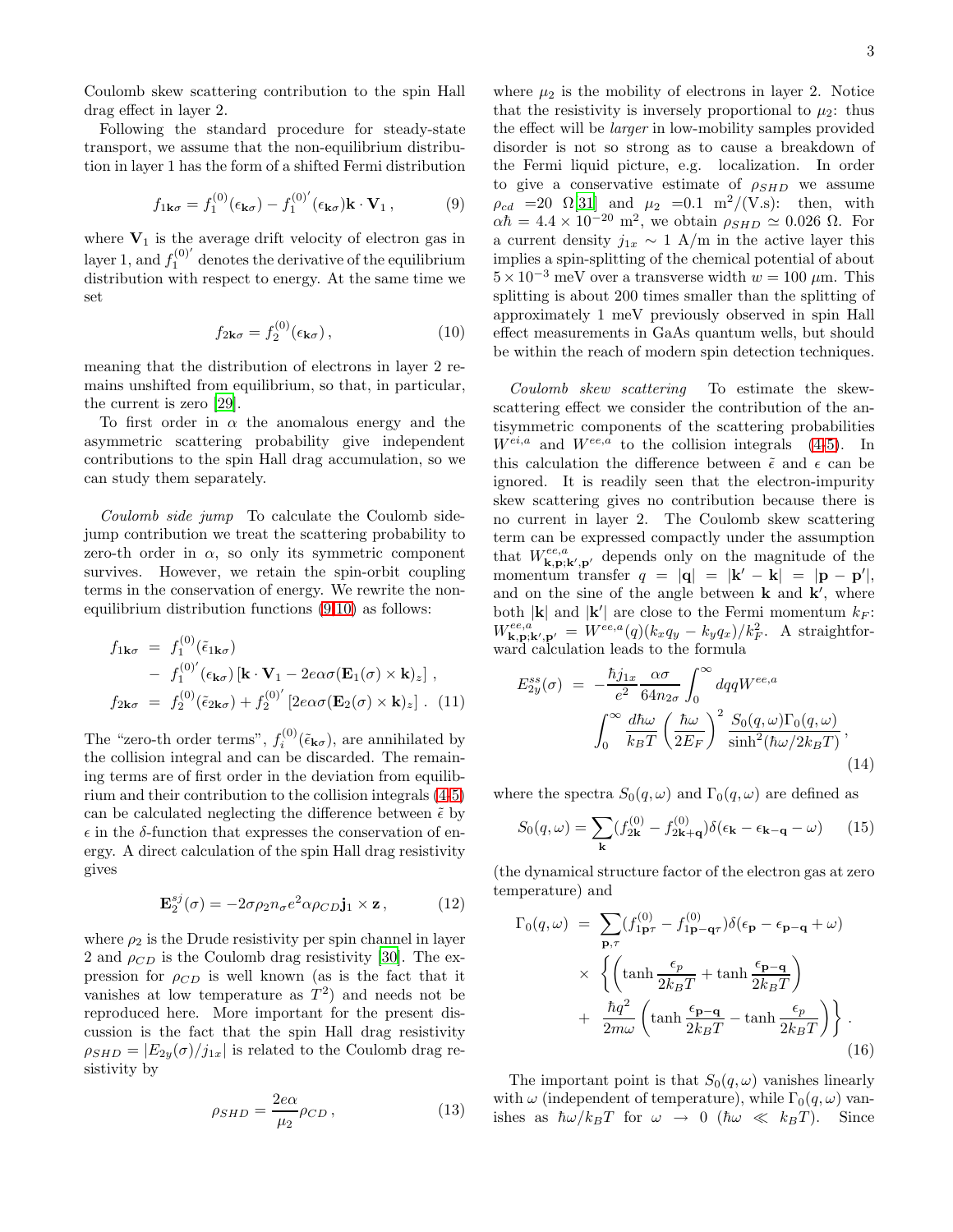

FIG. 2: Side-jump contribution to the spin Hall drag resistivity vs temperature  $T/T_F$ . The calculation includes dynamical screening, static exchange-correlation, and quantum well width effects along the lines of Ref. [7](#page-3-3). The width of the quantum well is 18 nm and the distance between the centers of the wells is 28 nm. The solid, dashed, and dotted lines correspond to the electron sheet densities of  $18 \times 10^{14}$  m<sup>-2</sup>,  $3.8 \times 10^{14}$  $m^{-2}$  and  $2 \times 10^{14}$  m<sup>-2</sup>. The inset shows the ratio of the skew scattering resistivity, evaluated from Eq. [\(14\)](#page-2-2) with  $W^{ee,a}$ , to the side-jump resistivity. The value of  $W^{ee,a}$  is chosen so that this ratio is 1 at  $T = T_F$ . The linear increase at low temperatures illustrates the  $T^3$  behavior of skew-scattering resistivity, in contrast to the usual  $T^2$  dependence of side-jump drag.

the  $\sinh^2(\hbar\omega/2k_BT)$  restricts the frequency integral in Eq. [\(14\)](#page-2-2) to  $\hbar\omega \stackrel{\textstyle <}{\sim} k_BT$  we can immediately conclude that the skew-scattering contribution to the resistivity vanishes as  $T^3$  in the low-temperature limit. A comparison between skew-scattering and side-jump contributions to the spin Hall drag resistivity is shown in the inset of Fig. 2.

In summary, we have presented a theoretical analysis of a new many-body effect in coupled bilayer systems: the spin Hall drag. We have considered only the simplest situation, in which the so-called intrinsic spin Hall effect[\[11\]](#page-3-12) is absent. Under these conditions we have identified the side-jump effect as the dominant contribution to the spin Hall drag resistivity, varying as  $T^2$  in the low-temperature Fermi liquid regime. By contrast, the Coulomb skew-scattering mechanism vanishes as  $T^3$ . From a theoretical point of view it is remarkable that the two contributions are distinguished by different temperature dependences. From an experimental point of view, the spin Hall drag accumulation can be measured by optical rotations techniques, which do not require the fabrication of separate electrical contacts for layer 2. Our numerical estimates indicate that the prospects for observation of the extrinsic effect are quite good. By experimenting on samples grown in different directions it should also be possible to study the interplay between intrinsic and extrinsic contributions to the spin Hall drag.

We thank N. Samarth, D. Awschalom, and J. Fabian

for useful discussions. G.V. acknowledges support from NSF Grant No. 0705460 and from the Ikerbasque Foundation at the ETSF in San Sebastián. S.M.B. acknowledges support from EU Grant PIIF-GA-2009-235394, SFB Grant 689, and ANSEF Grant PS-1576.

- <span id="page-3-0"></span>[1] M. B. Pogrebinskii, Fiz. Tekh. Poluprovodn. 11, 637 (1977) [Sov. Phys. Semicond. 11, 372 (1977)].
- [2] P. J. Price, Physica 117 & 118 B+C, 750 (1983).
- [3] T. J. Gramila, , J. P. Eisenstein, A. H. MacDonald, L. N. Pfeiffer, and K. W. West, Phys. Rev. Lett. 66, 1216 (1991).
- [4] A.-P. Jauho and H. Smith, Phys. Rev. B **47**, 4420 (1993).
- <span id="page-3-1"></span>[5] A. Rojo, J. Phys.: Condens. Matter 11, R31 (1999).
- <span id="page-3-2"></span>[6] M. Kellogg, J. P. Eisenstein, L. N. Pfeiffer, and K. W. West, Solid State Commun. 123, 515 (2002).
- <span id="page-3-3"></span>[7] S. M. Badalyan, C. S. Kim, G. Vignale, and G. Senatore, Phys. Rev. B 75, 125321 (2007).
- <span id="page-3-4"></span>[8] M. I. D'yakonov and V. I. Perel', JETP Lett. 13, 144 (1971).
- [9] J. E. Hirsch, Phys. Rev. Lett. 83, 1834 (1999).
- [10] S.-C. Zhang, Phys. Rev. Lett. **85**, 393 (2000).
- <span id="page-3-12"></span>[11] J. Sinova, D. Culcer, Q. Niu, N. A. Sinitsyn, T. Jungwirth, and A. H. MacDonald, Phys. Rev. Lett. 92, 126603 (2004).
- [12] H.-A. Engel, B. I. Halperin, and E. I. Rashba, Phys. Rev. Lett. **95**, 166605 (2005).
- [13] H. A. Engel, E. I. Rashba, and B. I. Halperin, Theory of Spin Hall Effects in Semiconductors Handbook of Magnetism and Advanced Magnetic Materials 5 (Wiley) (2006).
- [14] N. A. Sinitsyn, J. Phys. Cond. Matt. **20** 023201 (2008).
- <span id="page-3-6"></span>[15] W.-K. Tse. and S. Das Sarma, Phys. Rev. Lett. 96, 056601 (2006).
- [16] O. Chalaev and D. Loss, Phys. Rev. B **71**, 245318 (2005).
- [17] E. M. Hankiewicz, G. Vignale, and M. E. Flatté, Phys. Rev. Lett. 97, 266601 (2006).
- <span id="page-3-7"></span>[18] E. M. Hankiewicz and G. Vignale, Phys. Rev. B 73, 115339 (2006).
- [19] L. Berger, Phys. Rev. 2 4559 (1970); ibidem 5, 1862 (1972).
- <span id="page-3-9"></span>[20] P. Noziéres and C. Lewiner, J. Phys. (Paris),  $34$ ,  $901$ (1973).
- [21] S. Murakami, N. Nagosa, and S.-C. Zhang, Science 301, 1348 (2003).
- [22] Y. K. Kato, R. C. Myers, A. C. Gossard, and D. D. Awschalom, Science 306, 1910 (2004).
- [23] J. Wunderlich, B. Kaestner, J. Sinova, and T. Jungwirth, Phys. Rev. Lett. 94, 047204 (2005).
- <span id="page-3-8"></span>[24] V. Sih, R. C. Myers, Y. K. Kato, W. H. Lau, A. C. Gossard, and D. D. Awschalom, Nature Physics 1, 31 (2005).
- <span id="page-3-5"></span>[25] N. P. Stern, S. Ghosh, G. Xiang, M. Zhu, N. Samarth, and D. D. Awschalom, Phys. Rev. Lett. 97, 126603 (2006).
- <span id="page-3-10"></span>[26] R. Winkler, Spin-orbit effects in two-dimensional electron and hole systems (Springer, Berlin, 2003).
- <span id="page-3-11"></span>[27] D. Culcer, E. Hankiewicz, G. Vignale and R. Winkler, unpublished.
- [28] S. C. Bădescu, Y. B. Lyanda-Geller, and T. L. Reinecke,